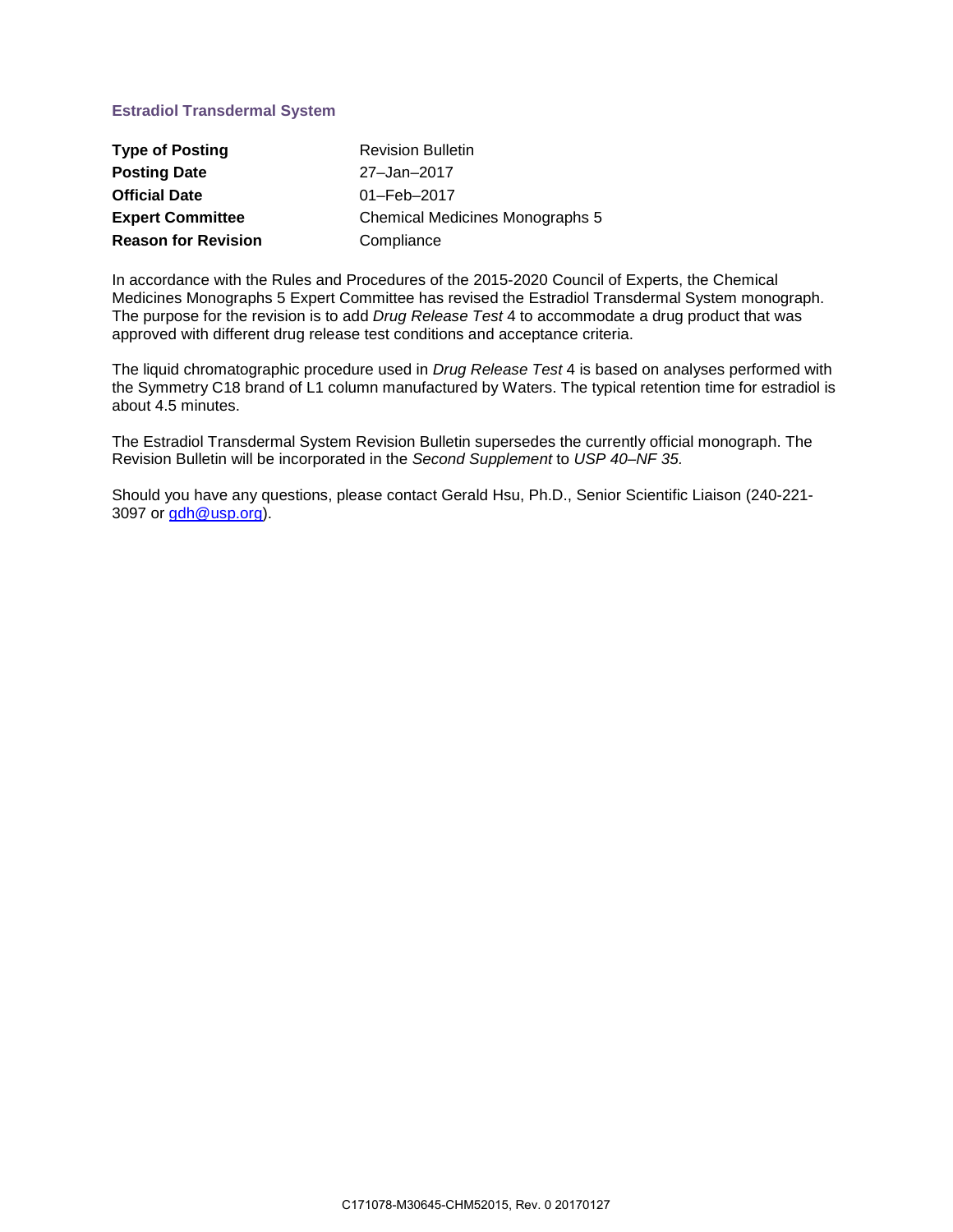• **<sup>A</sup>.** The retention time of the major peak of the *Sample* **Chromatographic system Example 3** interesponds to the major peak of the *Sumple*<br>
solution corresponds to that of the *Standard solution*, as **a mode:** GC<br> **Mode:** GC obtained in the *Assay*.

### • PROCEDURE

**Diluent:** Acetonitrile and water (1:1) **Column: 100°**<br> **Mobile phase:** Acetonitrile and water (55:45) **Column: 100°**<br> **Standard solution:** 0.1 mg/mL of USP Estradiol RS in **Callent in Detector:** 200° **Mobile phase:** Acetonitrile and water (55:45) **Standard solution:** 0.1 mg/mL of USP Estradiol RS in *Diluent* 

**Sample solutions:** Equivalent to 0.1 mg/mL of es- **Flow rate:** 30 mL/n **tradiol in** *Diluent*. prepared as follows. Cut 10 Trans- **Flow rate:** 2 uL tradiol in *Diluent*, prepared as follows. Cut 10 Trans- **Injection size:** 2<br>dermal Systems into pieces, and keep the pieces from **System suitability** dermal Systems into pieces, and keep the pieces from **System suitability** each system separate. Remove and discard the protec- **Sample:** *Standard solution* tive liners, if present, from the strips. Transfer the [NOTE—The relative retention times for the methanol pieces of each system into separate stoppered flasks of and alcohol peaks are 0.4 and 1.0, respectively.] pieces of each system into separate stoppered flasks of and alcohol peaks are 0.<br>4 suitable size, and add a measured volume of *Diluent* to **Suitability requirements** suitable size, and add a measured volume of *Diluent* to **Suitability requirements** each flask to provide the target estradiol concentration. **Relative standard deviation:** NMT 1.5% from the Shake by mechanical means for about 3 h, and soni-Shake by mechanical means for about 3 h, and soni-<br>cate for 15 min. **Analysis** cate for 15 min.<br>**Chromatographic system** 

**Mode:** LC Transdermal System taken: **Detector:** UV 280 nm **Column:** 4.6-mm × 15-cm; packing L1 Result =  $(R_U/R_S) \times (C_S/C_U) \times 100$ <br> **Column temperature:** 35°<br> **Flow rate:** 1 mL/min <br> **Column temperature:** 35° **Column temperature:** 35°<br> **Flow rate:** 1 mL/min<br> **Injection size:** 25 µL<br> **System suitability**<br>
System suitability<br>
System suitability<br>
cutability requirements<br>
Suitability requirements<br>
Suitability requirements<br>
Tailing

**Samples:** Standard solution and Sample solution<br>Calculate the percentage of estradiol (C<sub>3</sub>H<sub>34</sub>O<sub>3</sub>) in **Transdermal Systems analyzed.** 

 $Result = (r<sub>U</sub>/r<sub>S</sub>) \times (C<sub>S</sub>/C<sub>U</sub>) \times 100$  **PERFORMANCE TESTS** 

- 
- $r_U$  = peak response from the *Sample solution*<br> $r_S$  = peak response from the *Standard solution r*<sub>S</sub> = peak response from the *Standard solution* **Change to read:**  $C_5$  = concentration of USP Estradiol RS in the
- *Standard solution* (mg/mL)  **DRUG RELEASE** (724)  **DRUG RELEASE** (724)  **CONTABLEM For product**
- 

*uent*. Prepare by weighing by difference 1.6 mL of de- **Chromatographic system** (See *Chromatography* 〈621〉*, System Suitability*.) hydrated alcohol into a tared 50-mL volumetric flask **Mode:** LC containing 15 mL of water, and dilute with *Diluent* to volume. Pipet 10.0 mL of water, and dilute with *Diluent* to<br>volume. Pipet 10.0 mL of this solution into a 50-mL<br>volumetric flask, and dilute with *Diluent* to volume<br>and emission at 270 nm volumetric flask, and dilute with *Diluent* to volume.

**Standard solution:** 2.5 mg/mL of ethanol. Prepare by pipeting 25.0 mL of the *Standard stock solution* into a **Estradiol Transdermal System**<br> **Estradiol Transdermal System**<br> **EFINITION**<br> **EFINITION**<br> **EFINITION**<br> **EFINITION**<br> **EFINITION**<br> **EFINITION**<br> **EFINITION**<br> **EFINITION**<br> **EFINITION**<br> **EFINITION**<br> **EFINITION**<br> **Sample solutio DEFINITION**<br>
Estradiol Transdermal System contains NLT 85.0% and<br>
MMT 120.0% of the labeled amount of estradiol<br>
(C<sub>18</sub>H<sub>24</sub>O<sub>2</sub>).<br>
C<sub>18</sub>H<sub>24</sub>O<sub>2</sub>).<br>
C<sub>18</sub>H<sub>24</sub>O<sub>2</sub>).<br>
C<sub>18</sub>H<sub>24</sub>O<sub>2</sub>). **IDENTIFICATION** *tion*, and dilute with water to volume.<br> **A** The retention time of the major peak of the *Sample* **Chromatographic system Detector:** Flame ionization **ASSAY Column:** 2-mm × 2-m glass; support S2 **PR**<br>**PColumn:** 100° **Carrier gas: Helium<br><b>Flow rate:** 30 mL/min **Chromatographic system Samples:** *Standard solution* and *Sample solutions* (See *Chromatography* 〈621〉*, System Suitability*.) Calculate the percentage of alcohol (C2H5OH) in each

- 
- 
- **Relative standard deviation:** NMT 2.5%<br>Analysis<br>**Analysis** *Sample solution* (mg/mL)<br>Samples: Standard solution and Sample solution **Average the percentage of alcohol found in the**

Calculate the percentage of estradiol  $(C_{18}H_{24}O_2)$  in **Acceptance criteria:** 80%–120% of the labeled each Transdermal System taken: **amount of C<sub>2</sub>H<sub>5</sub>OH**<br>amount of C<sub>2</sub>H<sub>5</sub>OH

 $C_U$  = nominal concentration of estradiol in the<br>
Sample solution (mg/mL)<br>
Use the individual assays to determine Uniformity of<br>
Dosage Units.<br>
Acceptance criteria: 85.0%-120.0%<br>
HER COMPONENTS<br>
HER COMPONENTS<br>
HER COMPON **Standard Solution:** 9 µg/mL of USP Estradiol RS in<br>• **ALCOHOL CONTENT** (if present) dehydrated alcohol. Dilute this solution with *Medium*<br>• **Contenting and water (1.1)** to obtain solutions having concentrations of about Diluent: Acetonitrile and water (1:1)<br>
Internal standard solution: Prepare by diluting 4.0 mL<br>
of dehydrated methanol with water to 100 mL.<br>
Standard stock solution: 5.0 mg/mL of ethanol in Dil-<br>
Standard stock solution: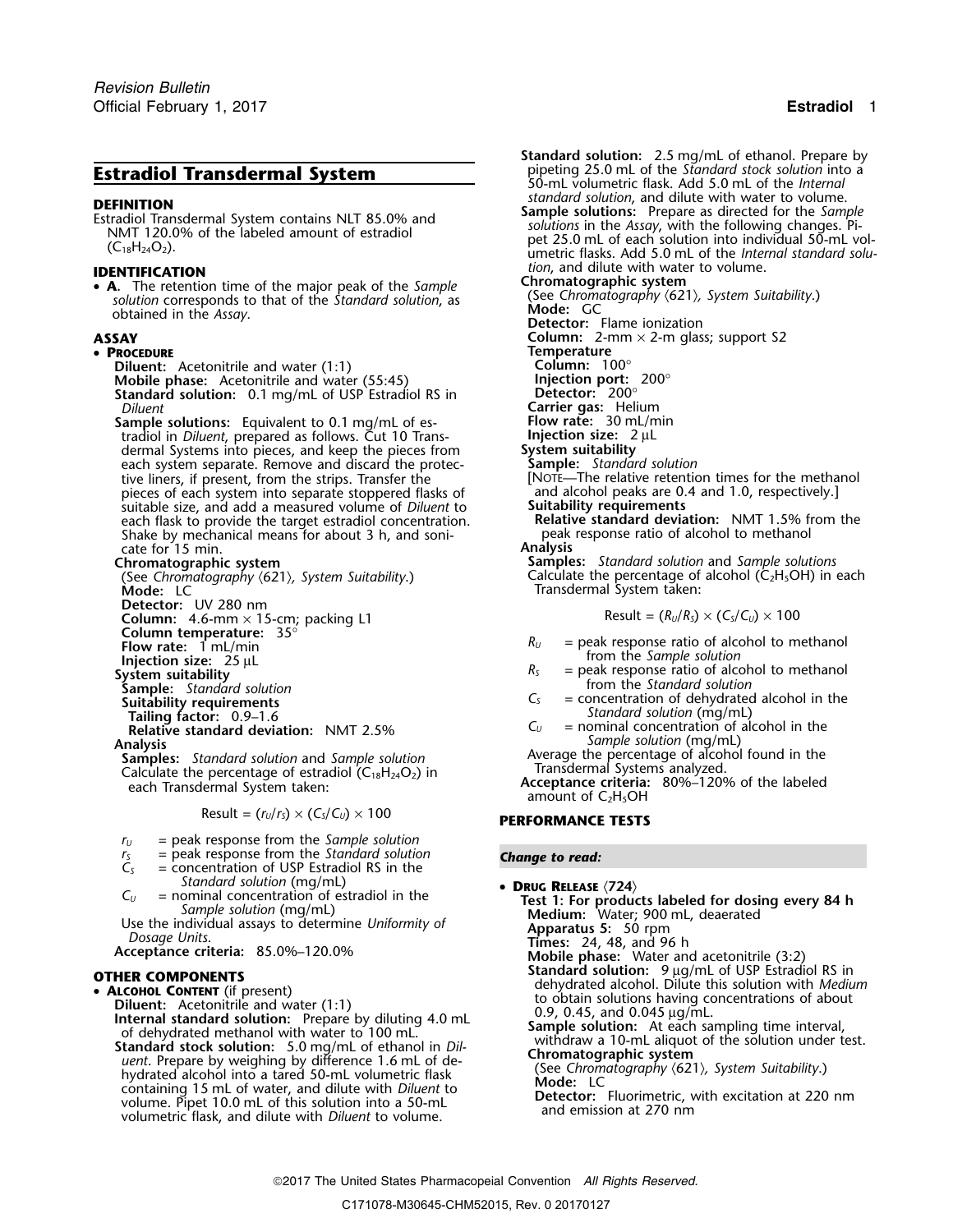**Column:** 4.6-mm × 3-cm; packing L1 **Mode:** LC<br> **Temperature:** 40° **Temperature:** 40° **CONFING 2018 Detector:** UV 205 nm<br>**Flow rate:** 1.0 mL/min **COLUMIC 2019 COLUMIC 2.9 COLUMIC 3.9** mm  $\times$  30 **Flow rate:** 1.0 mL/min **Column:** 3.9-mm × 30-cm; packing L1 **Injection size:** 50 µL<br>**Injection size:** 50 µL **Injection size:** 50 µL **Flow rate:** 1.0 mL/min **System suitability Injection size:** 100 µL **Sample:** *Standard solution*<br> **System suitability**<br> **Sample:** *Standar* **Relative standard deviation:** NMT 3.0%, using 0.45 µg/mL of the *Standard solution* 

**Analysis:** Plot the peak responses of the *Standard solu*-<br>*tions* versus concentration, in ug/mL, of estradiol. each sampling time: *tions* versus concentration, in  $\mu$ g/mL, of estradiol. From the graph determine the amount, in  $\mu$ g/mL, of estradiol released. Calculate the cumulative release  $M_i = (r_u/r_s) \times C_s \times V_i$ rate as percentage of the labeled amount of estradiol: At 24 h:

Result = 
$$
{[900(A_1 - b)]/(1000 \times m \times L)} \times 100
$$

Result = {[890(A<sub>2</sub> - b) + 10(A<sub>1</sub> - b]/(1000 × m × L)} × <br>100 m<sub>3</sub> = M<sub>3</sub> + M<sub>2</sub>(V<sub>a</sub>/V<sub>2</sub>) + M<sub>1</sub>(V<sub>a</sub>/V<sub>1</sub>)

Result = 
$$
\{[880(A_3 - b) + 10(A_2 - b) + 10(A_1 - b)] / (1000 \times m \times L)\} \times 100
$$

- $A_1$  = peak area of estradiol in the *Sample solution* at the first time interval
- 
- 
- 
- 

|             | Table 1                                   |                          | sampling time (mL)                              |
|-------------|-------------------------------------------|--------------------------|-------------------------------------------------|
| Time<br>(h) | <b>Amount Dissolved</b><br>(release rate) | $m1$ .<br>m <sub>2</sub> | = total amounts of estra<br>patch at given samp |
| 2Δ          | 1.2%–6.0%                                 | $m_3$ , $m_4$<br>$M_{1}$ | $=$ amounts of estradiol $\mathbf r$            |
| 48          | 3.0%-11.4%                                | $M_{2}$                  | at given sampling tir                           |
| 96          | 5.0%-16.3%                                | $M_3, M_4$               |                                                 |

The percentages of the labeled amount of estradiol<br>The percentages of the labeled amount of estradiol<br>dissolution vessel at each sampling time (mL) The percentages of the labeled amount of estradiol<br>(C<sub>18</sub>H<sub>24</sub>O<sub>2</sub>) released at the times specified conform to  $V_1$ ,  $V_2$  volumes of *Medium* at given sampling times<br>Drug Release (724), Acceptance Table 1. (RB 1-Feb-201  $(C_{18}H_{24}O_2)$  released at the times specified contorm to  $V_1$ , = volume Drug Release  $\langle 724 \rangle$ , Acceptance Table 1.  $\bullet$  (RB 1-Feb-2017)  $V_2$ ,  $V_3$  (mL) Test 2: If the product complies with this test, the label  $L$ 

Medium: 0.005 M phosphate buffer, pH 5.5, contain-

- ing 0.3% sodium lauryl sulfate; 500 mL **Table 2 Apparatus 5:** 100 rpm. Use a 76-mm stainless steel disk assembly. Adhere the patch to the disk assembly using transfer tape. [NOTE—A suitable tape is available **(h) (release rate)** as 3M adhesive transfer tape 927, www.mmm.com.]<br>**Times:** 1, 4, 8, and 24 h
- 
- **These:** Acetonitrile and water (1:1)<br>**Standard stock solution:** 800 µg/mL of USP Estradiol RS in acetone  $\overline{24}$  NLT 80%
- **Standard solution:** Dilute the *Standard stock solution* •**Concert in the Summan Superior Concert Concert Concert Concert in the Superior Concert Concert Concert Concert<br>
Concert Concert Concert Concert Concert Concert Concert Concert Concert Concert Concert Concert Concert Conc**
- 

**Tailing factor:** 0.9–2.5 **Sample:** *Standard solution* Relative standard deviation: NMT 3.0%<br>Analysis: Calculate the amount of estradiol released at

 $m_1 = M_1$ 

At 48 h: 
$$
m_2 = M_2 + M_1(V_a/V_1)
$$

$$
m_3 = M_3 + M_2(V_a/V_2) + M_1(V_a/V_1)
$$

At 96 h:  $m_4 = M_4 + M_3(V_a/V_3) + M_2(V_a/V_2) + M_1(V_a/V_1)$ 

Calculate the percentage of the labeled amount of es-<br>tradiol released at each sampling time:

$$
Result = (m_i/L) \times 100
$$

- *A<sub>n</sub>* = peak area of estradiol in the *Sample solution* at the release interval *n*<br> *m* = slope of the calibration curve <br> *b* = y-intercept of the calibration curve <br> *L* = Transdermal System label claim (mg)  $r_y$  = pe
	-
	-

- $V_i$  = corrected volume of the *Medium* at a given
- $m_1$ , = total amounts of estradiol released from the  $m_2$ , patch at given sampling times (mg)
- 
- $m_2$ ,  $m_4$ <br> $M_1$ , = amounts of estradiol released into the *Medium*<br> $M_2$ , at given sampling times (mg) at given sampling times (mg)  $M_3, M_4, N_4, N_5, N_6$ 
	-
	-

 $\mu$  = Transdermal System label claim (mg)<br>Tolerances: See Table 2. (RB 1-Feb-2017)

| Time<br>(h) | <b>Amount Dissolved</b><br>(release rate) |
|-------------|-------------------------------------------|
|             | 15%-40%                                   |
|             | 45%-70%                                   |
|             | 70%-90%                                   |
| 24          | <b>NLT 80%</b>                            |

concentration close to that expected in the solution<br>
under test, assuming 100% drug release.<br> **Sample solution:** At each sampling time interval,<br>
withdraw a known volume aliquot of the solution<br>
under test.<br> **Chromatograp** 

(mg/mL) of USP Estradiol RS in methanol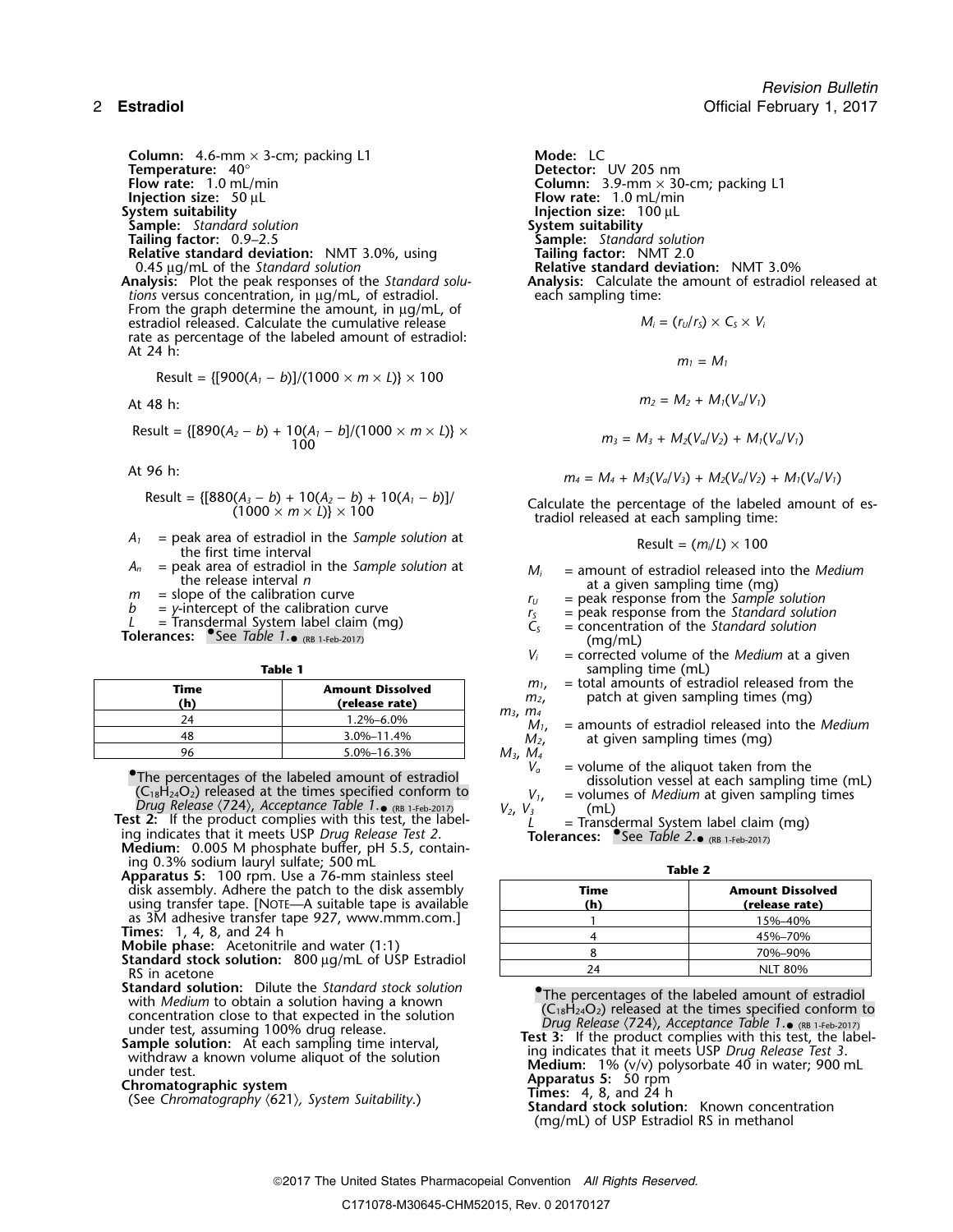- **Standard solution:** Five different concentrations **• •. •. •. •. •. •. • 1***.* **•1***.* **•1***.* **•1***.* **•1***.* **•1***.* **•1***.* **•1***.* **•1***.* **•1***.* estradiol, prepared as follows. Add 1.0 mL of polysorbate 40 into a 100-mL volumetric flask, and then add the required amount of *Standard stock solution*. Mix well to dissolve the polysorbate 40, and dilute with well to dissolve the polysorbate 40, and dilute with the polysorbate 40, and dilute with the required amount of *Standard stock solution*. Mix  $0.0375 \text{ mg/day}$ , and 0.1 mg/day dosage well to dissolve the polysorbate 40, and
- withdraw a known volume aliquot of the solution under test. under test. **Times:** 2, 6, and 12 h
- 
- 

**Detector:** UV 225 nm

- **Column:** 4.6-mm × 15-cm, 5-µm packing L1 for **Standard solution:** Dilute the *Standard stock solution* 9-cm<sup>2</sup>. systems; 4.6-mm × 12.5-cm, 5-µm packing L1 with *Medium* to obtain a solution having a known for 18-, 27-, or 36-cm<sup>2</sup> systems. In any case, a guard concentration that is approximately 90% of the con-<br>column containing packing L1 is used.<br>centration expected from complete release in the so-
- **Flow rate:** 1.0 mL/min **Injection size:** 50 µL

- 
- 

**Analysis:** Calculate the cumulative release rate as a (See *Chromatography concernation* of estradiol:  $\overline{\phantom{a}}$  **Mode:** LC percentage of the labeled amount of estradiol:

Result = 
$$
{[900(A - b)]/(1000 \times m \times L)} \times 100
$$

- **Flow rate:** 0.5 mL/min *<sup>A</sup>* = peak area of estradiol in the *Sample solution* at **Injection volume:**<sup>15</sup> <sup>µ</sup><sup>L</sup>
- *b* = *y*-intercept of the calibration curve **System suitability**<br> *m* = slope of the calibration curve **System Sample:** Standard solution
- 
- = slope of the calibration curve<br>
= Transdermal System label claim (mg)<br>
Tailing factor: NMT 1.8
- L = Transdermal System label claim (mg)<br>**Tolerances:** The percentages of the labeled amount **Relative standard deviation:** NMT 3.0% of estradiol (C18H24O2) released at the times specified **Analysis** conform to *Table 3*, *Table 4*, and *Table 5*. •

|  | I |  |  |  |
|--|---|--|--|--|
|--|---|--|--|--|

| Time<br>(h) | <b>Amount Dissolved</b><br>(individual values) |
|-------------|------------------------------------------------|
|             | 40%-71%                                        |
|             | 58%-94%                                        |
| 24          | NLT 75%                                        |

|             | Table 4                                              |                                                | estradiol ( $C_{18}H_{24}O_2$ ) released at each time point (i):                    |
|-------------|------------------------------------------------------|------------------------------------------------|-------------------------------------------------------------------------------------|
| Time<br>(h) | <b>Amount</b><br><b>Dissolved</b><br>(average of 12) | <b>Amount Dissolved</b><br>(individual values) | Result <sub>1</sub> = $C_1 \times V \times (1/L) \times 100$                        |
|             | 40%-71%                                              | 34%-77%                                        |                                                                                     |
|             | 58%-94%                                              | 50%-102%                                       | Result <sub>2</sub> = { $[C_2 \times (V - V_5)] + (C_1 \times V_5)$ } × (1/L) × 100 |
| 24          | <b>NLT 75%</b>                                       | NLT 68%                                        |                                                                                     |
|             |                                                      |                                                |                                                                                     |

L3 (24 units)

|             |                                                  | Table 5                                                                |                                                         | $=$ concentration or estragion in the portion of the<br>C،                                                                                                                                          |
|-------------|--------------------------------------------------|------------------------------------------------------------------------|---------------------------------------------------------|-----------------------------------------------------------------------------------------------------------------------------------------------------------------------------------------------------|
| Time<br>(h) | Amount<br><b>Dissolved</b><br>(average of<br>24) | Amount<br><b>Dissolved</b><br>(individual<br>for 22 units<br>of $24$ ) | Amount<br><b>Dissolved</b><br>(individual<br>for $24$ ) | sample withdrawn at each time point $(i)$<br>(mq/mL)<br>= volume of Medium, 900 or 500 mL<br>= Transdermal System label claim (mq)<br>= volume of Sample solution withdrawn from the<br>Medium (mL) |
|             | 40%-71%                                          | 34%-77%                                                                | 29%-82%                                                 | <b>Tolerances:</b> See Table 6.                                                                                                                                                                     |
|             | 58%-94%                                          | 50%-102%                                                               | 43%-109%                                                |                                                                                                                                                                                                     |
| 24          | <b>NLT 75%</b>                                   | <b>NLT 68%</b>                                                         | NLT 60%                                                 |                                                                                                                                                                                                     |

- 
- labeling indicates that it meets USP *Drug Release Test 4.*<br>Medium: Water; 500 mL for 0.025 mg/day and
- water to volume.<br> **Sample solution:** At each sampling time interval, and the cyl-<br>
inder assembly using a strip of suitable double-sided inder assembly using a strip of suitable double-sided transfer tape.
	-
- **Mobile phase:** Acetonitrile and water (2:3) **Buffer solution:** 25 mM of monobasic sodium phos-**Chromatographic system**<br>
(See Chromatography (621), System Suitability.)<br>
(See Chromatography (621), System Suitability.)<br> **Chromatography (621), System Suitability.**
- (See *Chromatography* 〈621〉*, System Suitability*.) **Mobile phase:** Acetonitrile and *Buffer solution* (40:60) **Standard stock solution:** 0.2 mg/mL of USP Estradiol RS in methanol
	- centration expected from complete release in the so-<br>lution under test.
- **Injection size:** 50 µL **Sample solution:** At each sampling time interval, **System suitability** withdraw about 1.5 mL of the solution under test. **Sample:** *Standard solution* Place each sample aliquot into an amber HPLC vial.<br> **Relative standard deviation:** NMT 2.0% **Chromatographic system**
- **Relative standard deviation:** NMT 2.0% **Chromatographic system**<br> **Analysis:** Calculate the cumulative release rate as a *Chromatography (621), System Suitability.* 
	-
	- **Detector:** UV 280 nm Result = {[900(*<sup>A</sup>* <sup>−</sup> *<sup>b</sup>*)]/(1000 <sup>×</sup> *<sup>m</sup>* <sup>×</sup> *<sup>L</sup>*)} ×<sup>100</sup> **Column:** 3.0-mm × 10-cm; 3.5-µm packing L1
		-
		- **Run time:** 2.5 times the retention time of estradiol
		-
		-
		-
		-
- (RB 1-Feb-2017) **Samples:** *Standard solution* and *Sample solution* L1 (6 units) Calculate the concentration (*Ci*) of estradiol (C18H24O2) in the sample withdrawn from the vessel at time point *i*:

$$
C_i = (r_i/r_s) \times C_s
$$

- $r_i$  = peak response of estradiol from the *Sample* <sup>8</sup> 58%–94% *solution* at time point *i*
- $r<sub>S</sub>$  = peak response of estradiol from the *Standard solution*
- L2 (12 units) **C**<sub>S</sub> = concentration of USP Estradiol RS in the *Standard solution* (mg/mL)

Table 4 **Table 4 Calculate the percentage of the labeled amount of <b>Table 4 estradiol** (C<sub>18</sub>H<sub>24</sub>O<sub>2</sub>) released at each time point (*i*):

$$
Result_1 = C_1 \times V \times (1/L) \times 100
$$

Result<sub>2</sub> = {[
$$
C_2 \times (V - V_5)
$$
] + ( $C_1 \times V_5$ )}  $\times$  (1/*L*)  $\times$  100

Result<sub>3</sub> = (
$$
\{C_3 \times [V - (2 \times V_3)]\} + [(C_2 + C_1) \times V_3]) \times (1/L) \times 100
$$

- = concentration of estradiol in the portion of the sample withdrawn at each time point (*i*)
	-
- 
- $V_s$  = volume of *Sample solution* withdrawn from the *Medium* (mL)